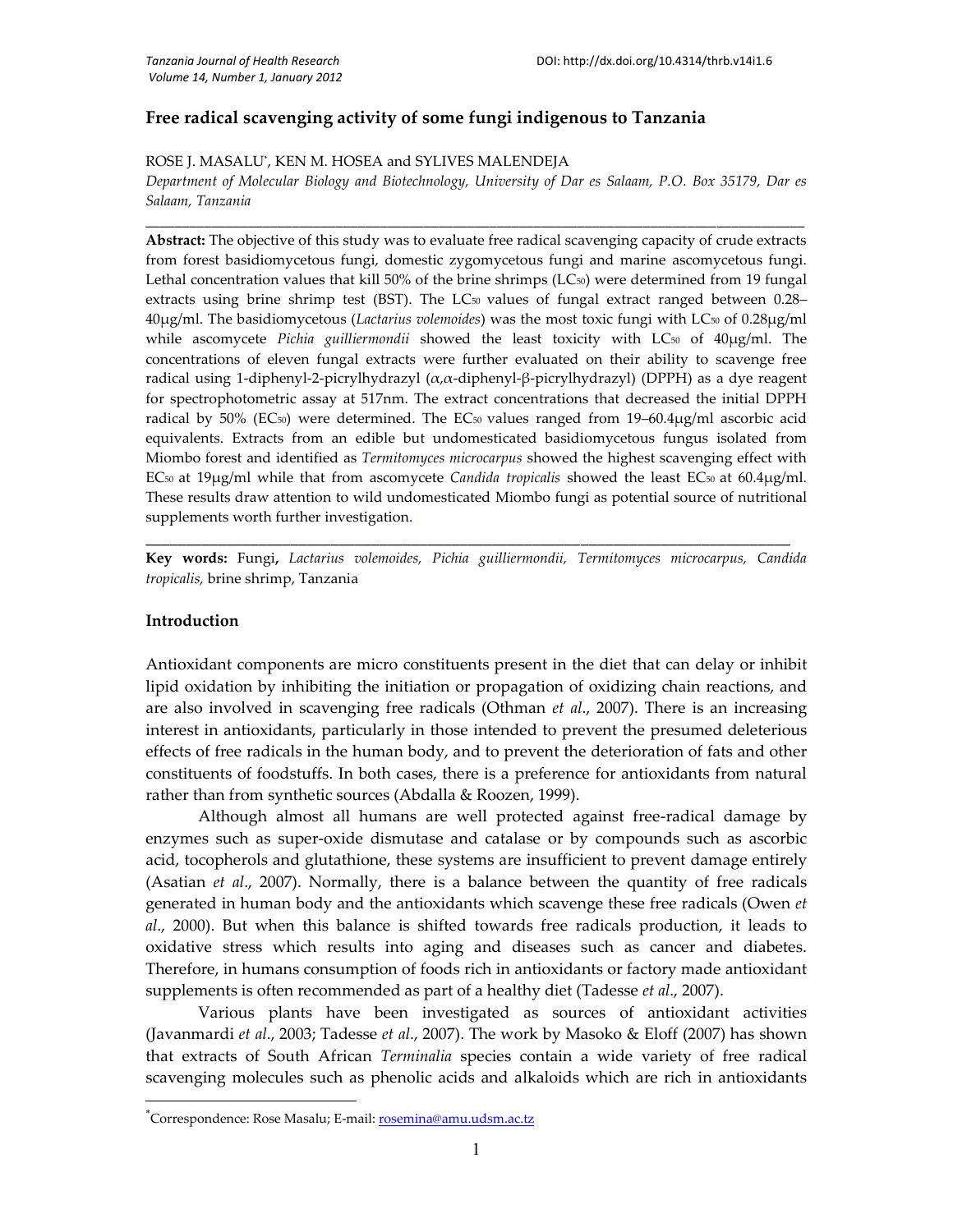activity. Epidemiological studies have shown that many of these antioxidants compounds possess antitumor and antiviral activities (Owen *et al*., 2000; Sala *et al*., 2002). Many synthetic chemicals such as phenolic compounds are strong radical scavengers but they usually have side effects. Antioxidant substances obtained from natural sources are of great interest (Masoko & Eloff, 2007). However owing to the environmental concerns associated with harvesting of non fruit plant parts such barks and leaves and whole plants, there is an increasing interest in searching for other microbial sources such as fungi. Already studies done by Jacobson *et al.* (1995) and Lavitschka *et al*. (2007) have investigated antioxidants from black fungi.

Despite the various reports from many parts of the world, there is surprisingly, very little literary information on the production of antioxidants from Tanzanian fungi. This study endeavoured to screen production of antioxidants from indigenous Tanzanian fungi from diverse sources including marine ascomycetes, zygomeycetes and basidiomycetes.

### **Materials and Methods**

### *Preparation of samples*

Marine ascomycetous fungi previously isolated from mangrove sediments were inoculated into separate Erlenmeyer flasks, which contained 1 litre of Malt Extract Broth. Both flasks were then placed on a shaker with 100rpm for 24 hours, at room temperature, allowing optimal equally distributed growth. The cultures were then removed from the shaker and placed on a bench at room temperature for 6 days, totalling a 7 day cultivation process.

Zygomycetous fungi were collected from the Usambara and Pare mountains in north-eastern Tanzania. The fungal strains were found growing on the surface of fermented green bananas (*idundi*). Using a wire loop, inoculation of the fungal sample from the *idundi* banana was done onto a sterile solid malt extract agar media and incubated at 35°C for 72h. Using a wire loop, the fungal species grown on the solid media were transferred aseptically into the conical flasks containing sterile malt extract broth (the liquid media) in the laminar flow. The inoculated culture media were incubated at 30°C on a rotary shaker incubator for 48hr. The cultures were then removed from the shaker and placed on a bench at room temperature for 6 days, totalling a 7 day cultivation process.

Fruiting bodies of basidiomycetious fungi were collected from Miombo woodlands in Tabora, western Tanzania. The collection was done by hand and the fungi were put into small basket and brought to the laboratory for identification by a mushroom taxonomist. Thereafter, specimens were cut into small pieces and sun dried for period of three days.

#### *Isolation and preparation of fungal crude extracts*

From seven zygomycetous and six ascomycetous strains, subsequently, the desired secondary metabolites were obtained by liquid-liquid extraction method with ethyl acetate as the organic solvent. Ethyl acetate extracts the non polar metabolites from the cultured broth in a 1:1 ratio. The collected supernatant was then concentrated on a rotary evaporator (Laborota 4001, Heidolph®, Essex Scientific Laboratory Suppliers Ltd) with the bath maintained at 40<sup>o</sup>C with 90rpm (Muir *et al.*, 2002). Once the entire litre of broth completed the above process, the crude extract was dried in desiccators overnight and crude extracts were placed in a refrigerator at  $4^{\circ}C$  ready for various activity tests. For basidiomycetous, six strains, were cut into small pieces and then sun-dried for period of three days. The dried materials were further pulverized using a national super mixer grinder (MX-119, Emerging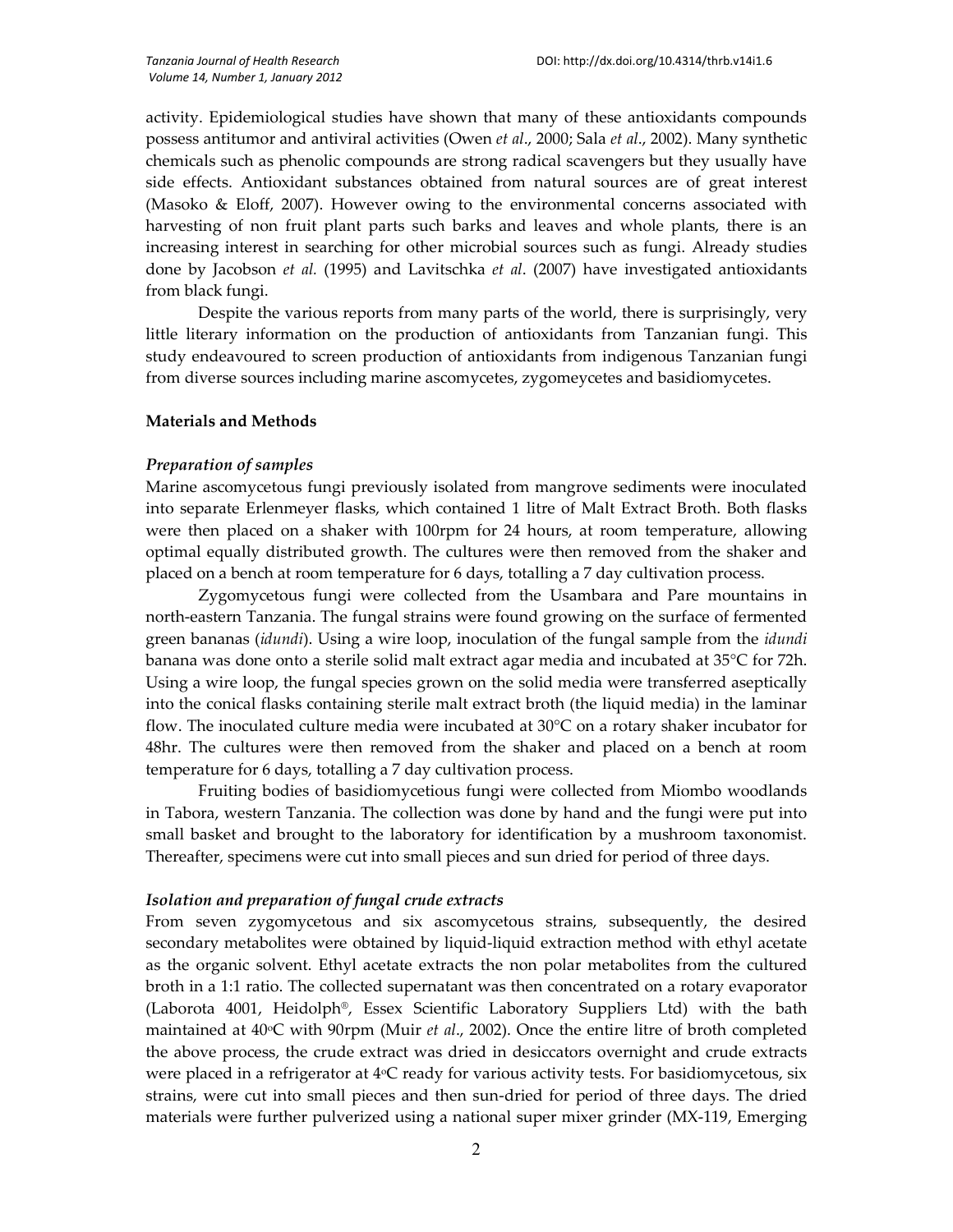Planet India Ltd., Coimbatore 641011, India). About 200g of the powder materials were extracted by maceration in ethyl acetate. Crude extracts were concentrated *in vacuo* using a rotary evaporator. The extracts obtained were kept in a refrigerator at  $4\textdegree C$  until further use.

## *Brine shrimp test*

The brine shrimp test (BST) was used to test the cytotoxicity of the 19 crude extracts from ascomycetous, zygomycetous and basidiomycetous fungi following standard procedures as described by Meyer *et al*. (1982).The seawater was put in a small tank and teaspoon of brine shrimp (*Artemia salina*) eggs added to one side of the divided tank, which was covered. The other side was covered so as to allow light that would attract the hatched shrimps. The tank containing the brine shrimp eggs was left at room temperature for 48h to allow the eggs to hatch. The test tubes used were washed and sterilized in an autoclave machine. Duplicate fungal extracts in dimethyl sulfoxide (DMSO 1 ml) of concentrations 1000, 100, 80, 60, 40, 20µg/ml were prepared in test tubes. Brine shrimp larvae (nauplii, 10) were added to each test tube with fungal extract and sea water. All test tubes were covered at room temperature for 24h. After this period, the numbers of the dead and surviving brine shrimps were recorded.

## *Antioxidant activities, DPPH assay*

1-diphenyl-2-picrylhydrazyl (α,α-diphenyl-β-picrylhydrazyl) (DPPH)) was from Sigma. The rest of the chemicals used were of the highest grade commercially available. The scavenging activity was estimated according to the method of Molyneux (2004). Eleven fungal extracts were studied on the ability to scavenge DPPH. Test extracts (2ml) in ethanol with concentrations (20, 40, 60, 80, 100, 500 and  $1000\mu\text{g/ml}$ ) were mixed with 1ml of 0.1mM DPPH in ethanol. The mixture was then shaken vigorously at room temperature in a dark room. Absorbance was read immediately at 0 minute using a spectrophotometer at 517nm and thereafter after 30min of reaction. Ascorbic acid was used as a standard control. The scavenging effect on of the DPPH radical was calculated using the following equation:

 $\left(\frac{\%}{0}\right) = \left|1 - \frac{1}{100}\right| \left|1 - \frac{1}{100}\right| \left|1 - \frac{1}{100}\right| \left|1 - \frac{1}{100}\right| \left|1 - \frac{1}{100}\right| \left|1 - \frac{1}{100}\right| \left|1 - \frac{1}{100}\right| \left|1 - \frac{1}{100}\right| \left|1 - \frac{1}{100}\right| \left|1 - \frac{1}{100}\right| \left|1 - \frac{1}{100}\right| \left|1 - \frac{1}{100}\right| \left|1 - \frac{1}{100}\right|$ Absorbance of control at 517nm Scavenging effect  $(\% ) = \left( 1 - \frac{\text{Absorbance of sample at } 517 \text{nm}}{11 - \frac{\text{Absorbance of sample at } 517 \text{nm}}{11 - \text{Supance of sample at } 517 \text{nm}} \right)$ J  $\left(1-\frac{\text{Absorbance of sample at }517\text{nm}}{1-\frac{1}{2}}\right)$  $\setminus$  $=\left(1-\right)$ 

 $EC<sub>50</sub>$  value was determined from plotted graph of scavenging activity against the concentration of extracts, which is defined as the total antioxidant necessary to decrease the initial DPPH radical concentration by 50%. Duplicate measurements were carried out and their average scavenging effect was calculated based on the percentage of DPPH scavenged. The antioxidants activity was evaluated in this study by using DPPH assay at wavelength 517nm.

# *Identification of ascomycetous strains*

Overnight cultures of ascomycetous were centrifuged, obtained pellet mixed with equal amount of glass beads then 0.8ml extraction buffer was added and was dismembrated for 1.5min at 2000rpm. This was incubated at  $60^{\circ}$ C for 1hr, vortex after every 20min and spun down at 14000rpm for 5min the pellet was discarded, equal volume of chloroform was added, vortex for 10sec, spun down for 4min at 14000rpm at  $4^{\circ}$ C. Upper phase was collected and two times volume of cold isopropanol was added, mixed thoroughly by repeated inversion and then incubated for 15min at -20°C. The mixture was then spun down at 16400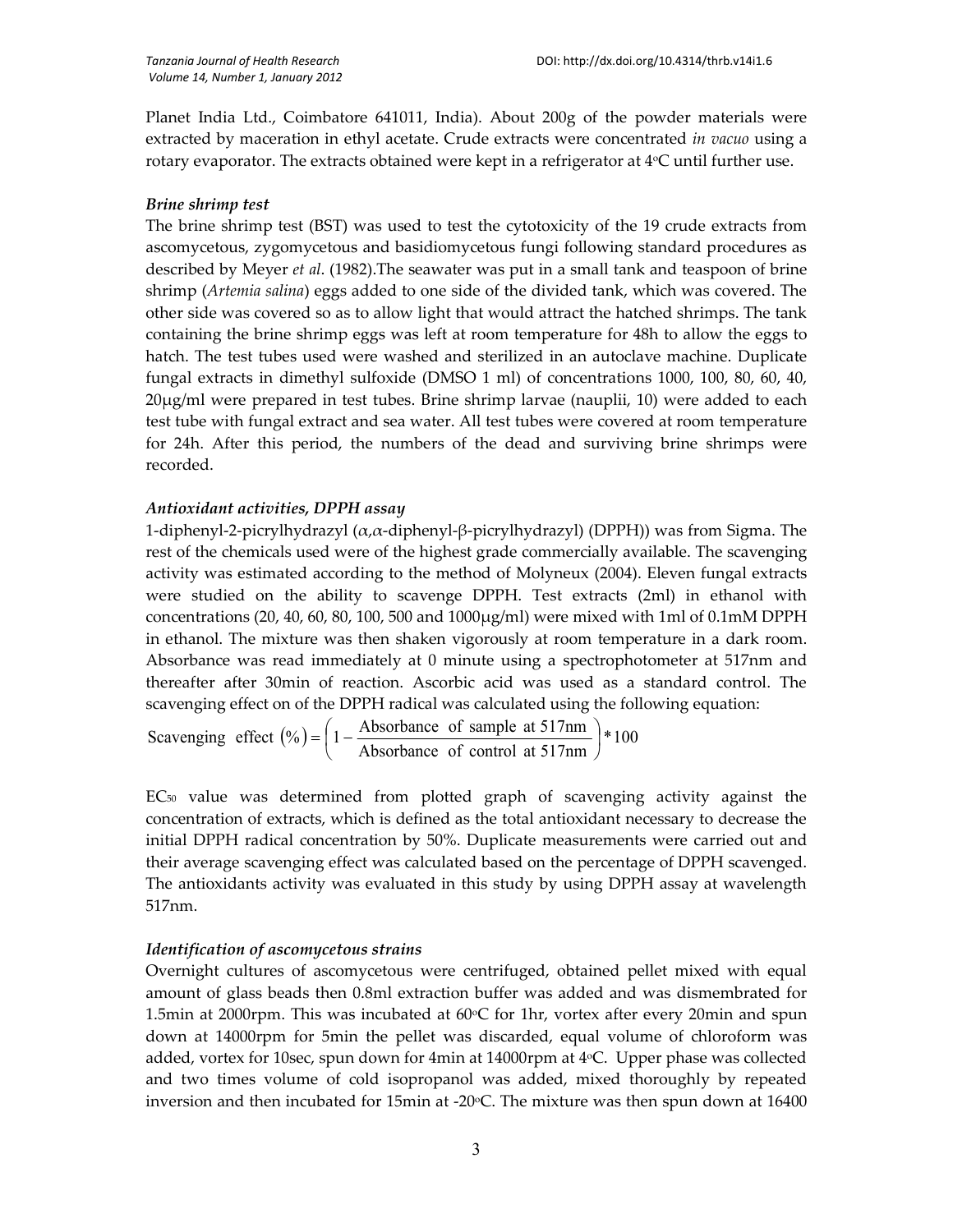rpm for 10min and DNA pellet was obtained. The DNA pellet washed with 300µl of 70% ethanol and spun down at 14000rpm for 5min. The pellet was dried out and suspended in 30ml TE and stored at -20 $\degree$ C. For yeast the D1/D2 region at the 5' end of 26S ribosomal DNA (rDNA) of about 600bp was amplified using NL-1(5'GCATATCAATAAGCGGAGGAAAAG-3') and NL4 (5'GGTCCGTGTTTCAAGACGG-3') primers for 30 PCR cycles, denaturation at 94 $\degree$ C 1min, annealing at 60 $\degree$ C for 1min, extension at  $72^{\circ}$ C for 2min, and final extension at  $72^{\circ}$ C for 7min.

## *Data analysis*

The obtained data were subjected to Probit analysis (Throne *et al*., 1995), using Statistical Analysis Systems (SAS) computer programme and the lethal concentration values that kill  $50\%$  of the shrimps (LC $_{50}$ ) was determined for each fungal extract. This was determined by plotting a graph of percentage mortality of brine shrimp larvae against logarithmic concentrations of the fungal extracts tested. The LC<sup>50</sup> values were determined directly from probit analysis or calculated by substituting  $50\%$  for "y" into the curve equation in the graph.

## **Results**

## *Cytotoxicity of fungal extracts in brine shrimp lethality test*

The fungal extracts tested exhibited various levels of toxicity against brine shrimp larvae (Table 1). The LC<sub>50</sub> values of fungal extract ranged from  $0.28-40\mu g/ml$ . The basidiomycetous fungus (*Lactarius volemoides*) was the most toxic fungi with LC<sup>50</sup> 0.28µg/ml while ascomycetous fungus (*Pichia guilliermondii*) was the least toxic with LC<sub>50</sub> 40µg/ml.

| ō<br>Type of fungus    | <b>Fungal strains</b> | $LC_{50}$ ( $\mu$ g/ml) |  |
|------------------------|-----------------------|-------------------------|--|
| <b>Basidiomycetous</b> | L. volemoides         | 0.28                    |  |
|                        | C. symoensii          | 2.60                    |  |
|                        | T. microcarpus        | 4.00                    |  |
|                        | L. tanzanicus         | 8.80                    |  |
|                        | C. miomboensis        | 10                      |  |
|                        | L. medusa             | 10                      |  |
| Ascomycetous           | A6                    | 5.60                    |  |
|                        | A1                    | 18.32                   |  |
|                        | A <sub>3</sub>        | 20.65                   |  |
|                        | A <sub>5</sub>        | 28.50                   |  |
|                        | A4                    | 38.94                   |  |
|                        | A2                    | 40.00                   |  |
| Zygomycetous           | Z <sub>2</sub>        | 4.00                    |  |
|                        | Z1                    | 16.00                   |  |
|                        | Z4                    | 15.00                   |  |
|                        | Z <sub>3</sub>        | 20.65                   |  |
|                        | Z6                    | 26.95                   |  |
|                        | Z7                    | 25.05                   |  |
|                        | Z <sub>5</sub>        | 32.95                   |  |

**Key:** Z1 – Z7 = Zygomycetous fungi; A1 – A6 = Ascomycetous fungi; Basidiomycetous fungi A2= *Pichia guilliermondii*, A6 = *Candida tropicalis*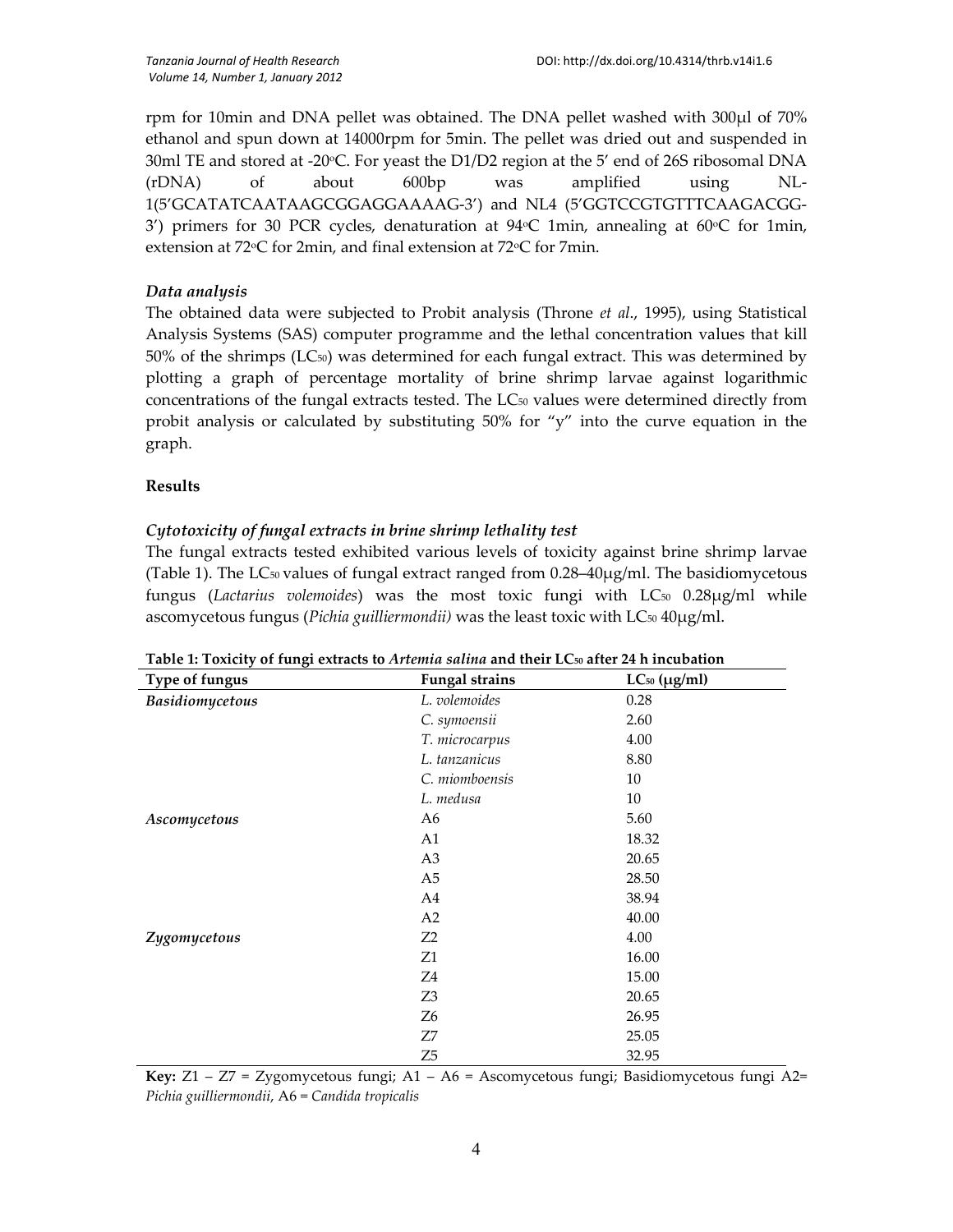### *Free radical scavenging activity of Basidiomycetous extracts*

The scavenging effects on DPPH radical varied between the strains tested. A basidiomycete *Termitomyces microcarpu*s showed the highest scavenging activity among the strains tested with EC<sub>50</sub> 19µg/ml while *Lactarius volemoides* showed least scavenging activity with EC<sub>50</sub> 32 µg/ml (Table 2).

| Sample/crude extracts    | $EC50$ (DPPH) $\mu$ g/ml |
|--------------------------|--------------------------|
| C. miomboensis           | $20 \pm 1.0$             |
| L. medusa                | $30 \pm 1.4$             |
| Termitomyces microcarpus | $19 \pm 0.1$             |
| L. tanzanicus            | $25 \pm 1.4$             |
| C. cymoensis             | $20 \pm 0.4$             |
| L. volemoides            | $32 \pm 0.4$             |

**Table 2: Scavenging activity (EC50) of Basidiomycetous crude extracts on DPPH radicals**

#### *Free radical scavenging activity Zygomycetous and Ascomycetous scavenging activities*

Results showed that scavenging effects on DPPH radical vary from among the strains tested. A zygomycete 1 showed the highest scavenging activity among the strains tested with  $EC_{50}$ 30 µg/ml while the ascomycete *Candida tropicalis* showed less scavenging activity with EC<sup>50</sup> 60 µg/ml (Tables 3).

**Table 3: Scavenging activity (EC50) of Zygomycetous and Ascomycetous crude extracts on DPPH radicals**

| Sample/crude extracts | $EC50$ (DPPH) $\mu$ g/ml |
|-----------------------|--------------------------|
| Zygomycete 1          | $31 \pm 2.0$             |
| Zygomycete 2          | $38 \pm 0.4$             |
| Pichia guilliermondii | $42 \pm 0.5$             |
| Zygomycete 3          | $55 \pm 0.1$             |
| C. tropicalis         | $60 \pm 1.0$             |



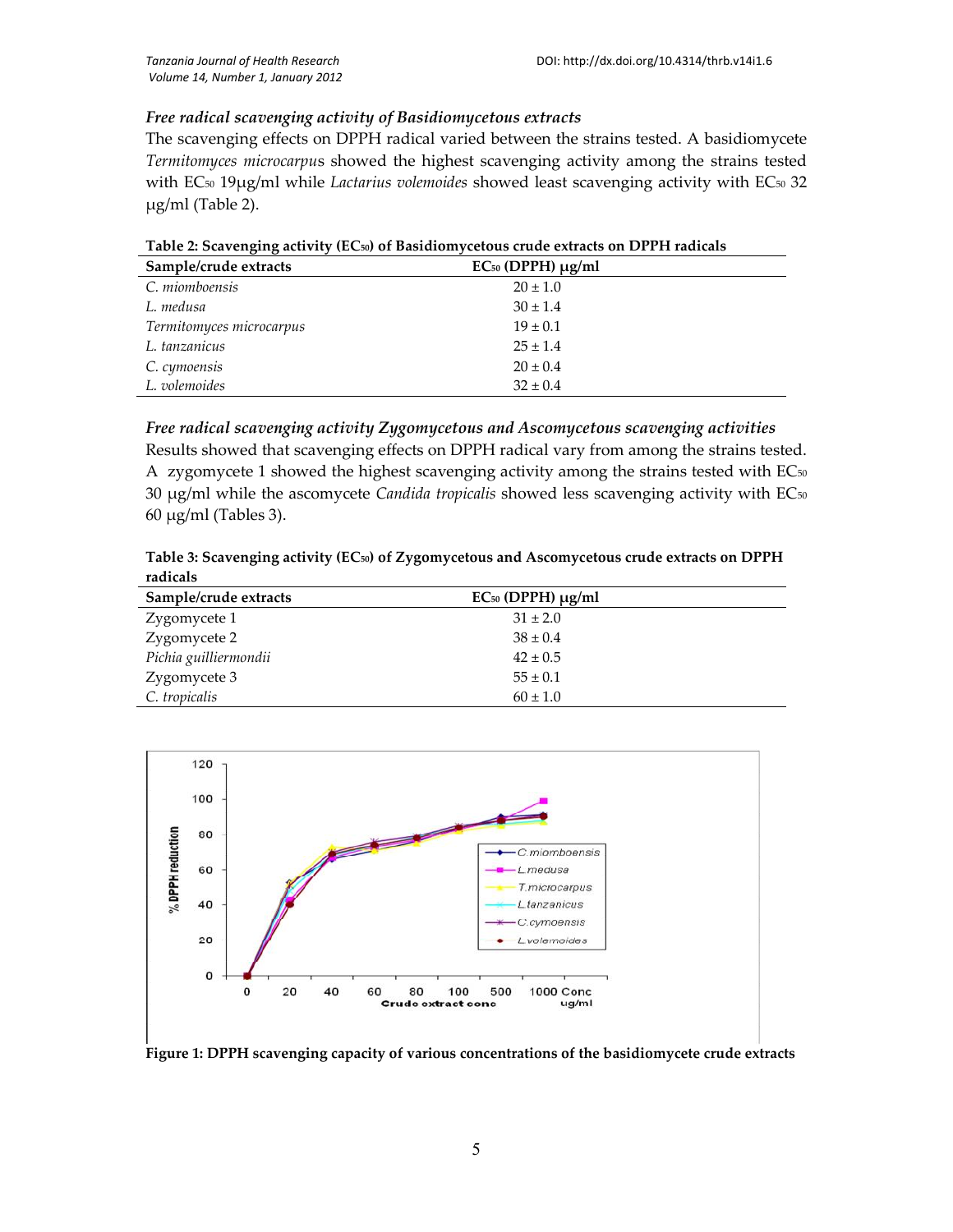It was also observed that scavenging activity increased until a plateau was reached (Figures 1 and 2). From the graph,  $EC_{50}$  value (which is defined as the amount of antioxidant necessary to decrease the initial DPPH radical concentration by 50%) was determined. The lowest EC<sub>50</sub> indicates the strongest ability of the extracts to acts as DPPH scavengers.



**Figure 2: DPPH scavenging activity of various concentrations of zygomycetous (Z) and ascomycetous crude extracts**

#### **Discussion**

The cytotoxicity activity of 19 fungal extracts was investigated *in vitro* against brine shrimp (*Artemia salina*) using brine shrimp lethality test (BST). The BST assay is considered a useful tool for preliminary assessment of general toxicity and the bioassay has shown cytotoxic activity against some human solid tumours and with pesticidal activity (Meyer *et al*., 1982). In this approach, activities are usually considered significant if the  $LD_{50}$  is less than  $30\mu$ g/ml (Sharififar *et al*., 2009). In this study, a basidiomycetous fungus, *L. volemoides* which was isolated from Miombo woodlands had the highest cytotoxicity  $(LD_{50} = 0.28\mu g/ml)$  and *C*. *symoensii* another wild edible fungus from Miombo was found to posses the least cytotoxicity (LD<sub>50</sub> = 10 $\mu$ g/ml). Furthermore, in this study, a zygomycetous fungus, named Z2 had the highest cytotoxicity (LD<sub>50</sub> =4 $\mu$ g/ml) and Z5 had the least cytotoxicity (LD<sub>50</sub> =32.9µg/ml). This fungus was one of the filamentous fungi isolated from a traditional fermented banana food from north-eastern Tanzania. Among the marine ascomycetous fungi screened, *C. tropicalis* had the highest cytotoxicity (LD<sup>50</sup> -5.6µg/ml) and *P. guilliermondii* had the least cytotoxicity  $(LD_{50} = 40\mu g/ml)$ .

Eleven fungal extracts were further analyzed on their ability to scavenge DPPH radical. The selection was based on the highest and lowest toxicity on brine shrimp tests. Results exhibited variables scavenging activity against DPPH radical in a concentration dependent manner. The results are in agreement with study done by Asatian *et al.* (2007) which stated that free radical scavenging activity is species- dependent. The scavenging activity of fungal extracts on DPPH radicals rapidly increased from 20 to 1000  $\mu$ g/ml although with variations on some extracts, most probably due to light sensitivity of the DPPH radical (Budzianowski & Budzianowska, 2006). The lowest EC<sub>50</sub> observed in this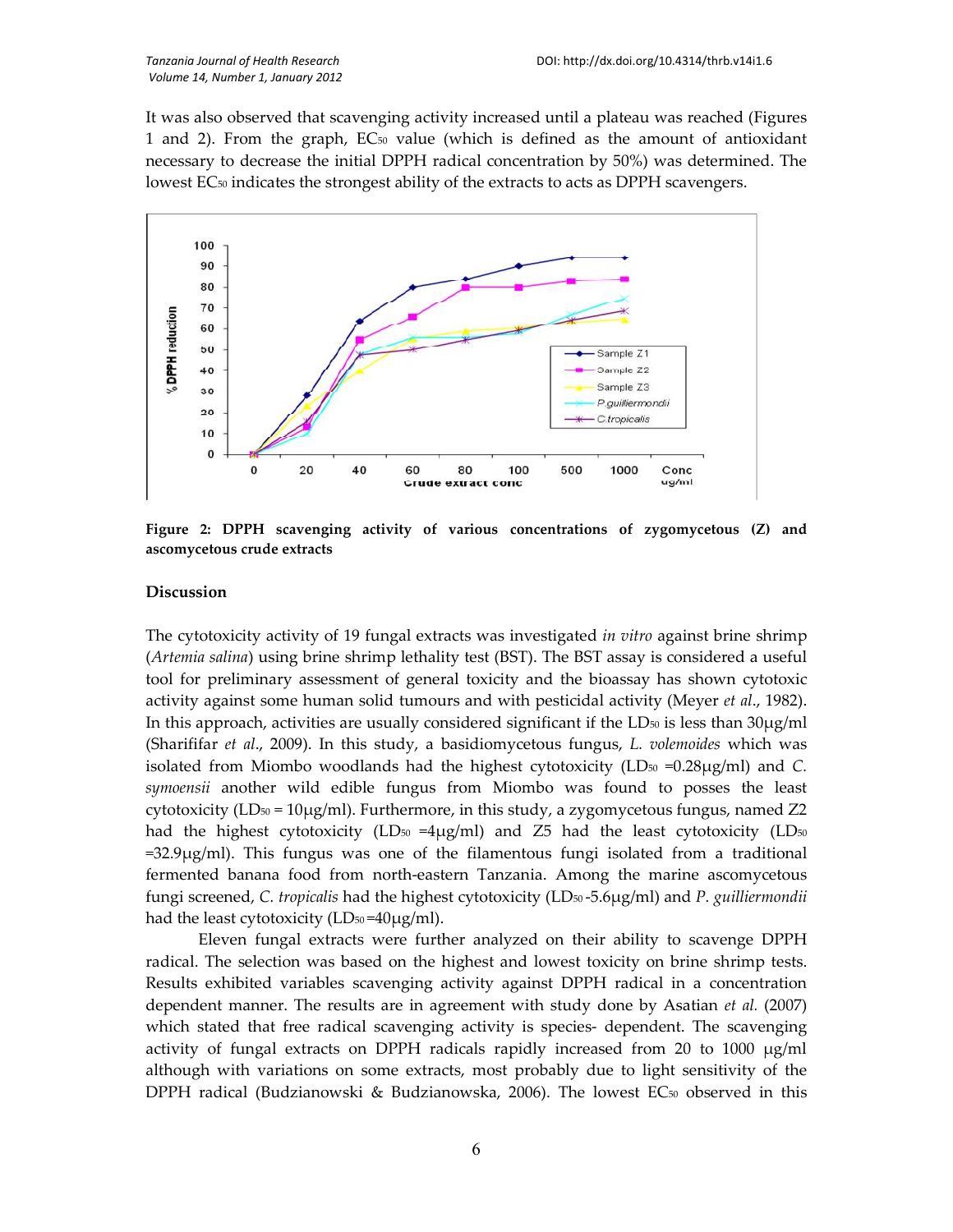study indicates the strongest ability of the extracts to acts as DPPH scavengers as observed in previous studies elsewhere (Lu & Foo, 2000; Molyneux, 2004).

Basidiomycetous mushrooms are widely recognized as a functional food and as a source of various physiologically active compounds. Recently, mushrooms have been found to possess antioxidant activity (Asatian *et al*., 2007). Our results showed that crude extracts from *T. microcarpus* had the highest scavenging ability among eleven fungal extracts. On the other hand, extracts from ascomycete *C. tropicalis* showed very weak scavenging ability towards DPPH. EC<sub>50</sub> values appeared to be less than  $1 \text{ mg/ml}$ ; thus, the scavenging abilities of these fungi strains are better since EC<sup>50</sup> values established for these fungi extracts are lower than those from *A. subrufescens*, *F. velutipes*, *A. aegerita*, *C. comatus* fungi as reported by other workers (Asatian *et al*., 2007; Lavitschka *et al*., 2007).

A poor relationship between cytotoxicity test and scavenging capacity of the fungal extracts was found. This could be due to the facts that most of the antioxidant compounds belong to phenolic compounds (Cheung *et al*., 2003; Othman *et al*., 2007). Cytotoxic properties are due to the presence of terpenes and their derivatives (Maridass, 2008). It is also possible that a broad range of structurally diverse compounds contribute to the overall activity of the extracts and synergistic effects between active compounds may exist (Pimentel *et al*., 2002).

In this study only the secondary metabolites contained in the ethyl acetate fraction were evaluated, due to time limitation. However in follow up studies it is proposed that ethanol and water fractions will also be considered. Already, some studies (Mau *et al*., (2005) have reported that water extracts from mushroom (*G. tsugae*) possess higher antioxidants activity than ethanol extracts from edible mushrooms (*G*. *lucidum*, *F. velutipes*, *D. gibbosa, P. eryngii*, *O. cystidiosus*, *O. olearius*) (Cheung *et al*., 2003)

Generally, the results of this study suggest that fungal extracts tested contain constituents that are good radical scavengers and might serve as a good source of safe natural antioxidants. The high amounts of antioxidants in an edible fungus, *T. microcarpus* reported in this study augment the findings of studies conducted in Israel (Asatian *et al*., 2007). Our findings, therefore, suggest that these edible fungi are potential source for antioxidants supplementary to human diet. However, further studies are needed to determine the physiological mechanisms regulating antioxidant accumulation, to isolate active components and establish the pharmacological efficacy of the promising fungal extracts.

### **Acknowledgements**

The authors would like to express their thanks to Dr. D.D. Tibuhwa for identifying the basidiomycete fungi. This study received financial assistance from Sida-Sarec and Marg 1 grants.

#### **References**

Asatian, D.M., Elisashvili, I.V., Wasser, P.S., Reznick, Z.A. & Nevo, E. (2007) Free-radical scavenging activity of submerged mycelium extracts from higher basidiomycetes mushrooms. *Bioscience, Biotechnology, Biochemistry* 71, 3090-3092.